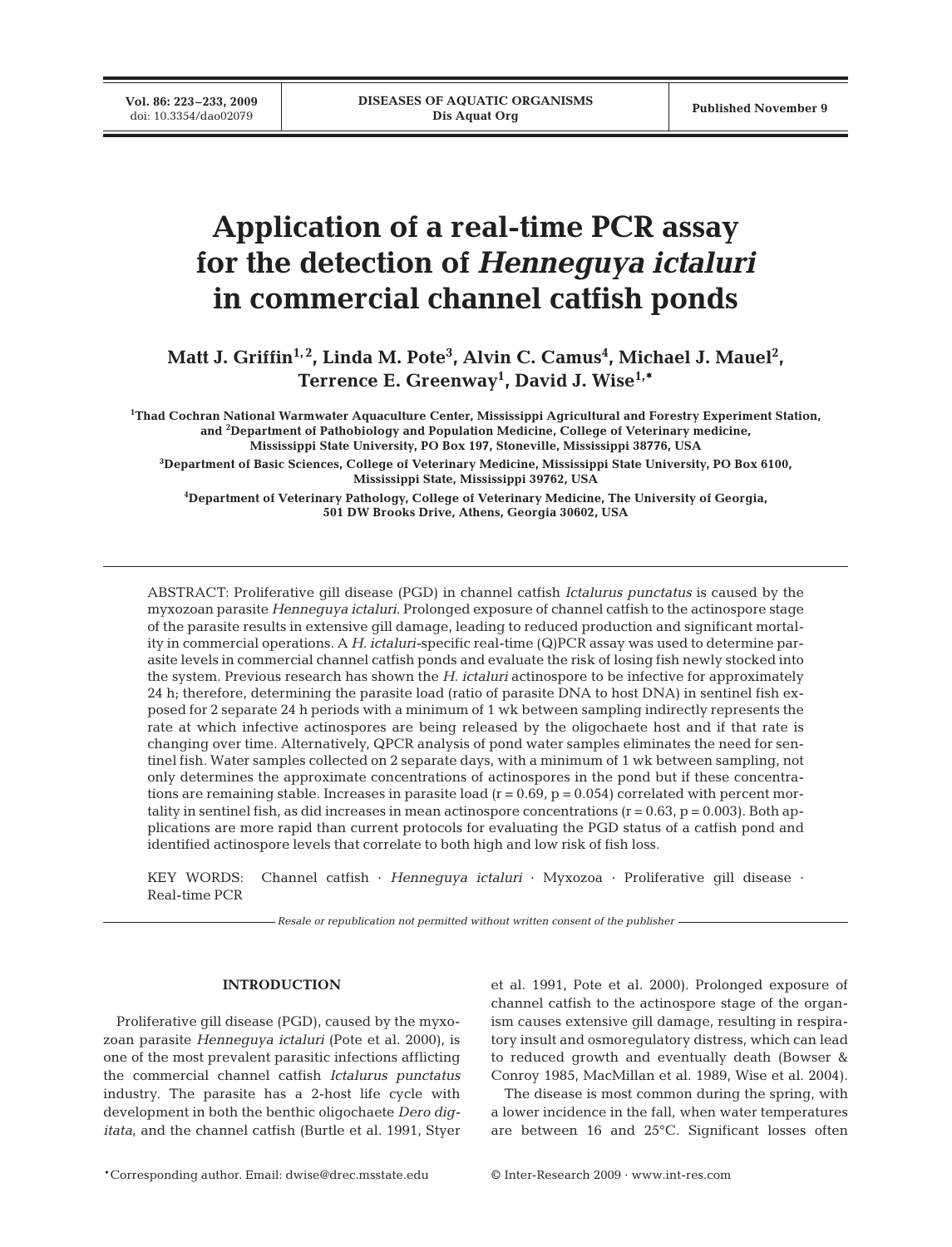occur when catfish fingerlings are stocked for growout in the spring, or re-stocked after a PGD outbreak, even when resident fish populations show no clinical signs of disease. Currently there are no effective treatments for PGD, but recent research has shown that removing fish from the source of infectious agents results in rapid fish recovery (Wise et al. 2008). These observations led to the development of methods to assess the risk of losing fish to PGD when relocating fish from a pond with an ongoing outbreak or when a severe outbreak necessitates re-stocking a pond.

At present, the approximate concentration of actinospores in the pond environment can be determined through the use of sentinel fish exposures (Wise et al. 2004, 2008). Net-pens, constructed of 5 mm nylon mesh to allow free exchange of water within the confined area, are suspended in the suspect pond and stocked with parasite-free fish. Fish are held in the pond for 7 d, after which they are examined for clinical signs of disease. If PGD is present, parasite-free sentinel fish are re-stocked for an additional 7 d to determine if the severity of the disease has increased or decreased from the first 7 d exposure. After determining the severity and dynamics of the outbreak, decisions on fish stocking can be made. Unfortunately, the use of sentinel fish is labor intensive, requires a source of parasite-free fish and requires a minimum of 2 wk to yield reliable results. Limitations of the sentinel fish protocol demanded the development of a more rapid and efficient method of determining the actinospore concentration in the pond environment.

Real-time polymerase chain reaction (QPCR) assays have been utilized in the quantification of various waterborne parasites from environmental samples, as well as the quantification of bacterial and parasitic agents in fish tissues (Bilodeau et al. 2003, Brinkman et al. 2003, Fontaine & Guillot 2003, Guy et al. 2003, Cavender et al. 2004, Kelley et al. 2004, Chase et al. 2006, Hallett & Bartholomew 2006, Balacázar et al. 2007, Panangala et al. 2007). Recently, a QPCR assay was developed for the quantification of *Henneguya ictaluri* in fish tissues (Griffin et al. 2008).

Filtration methods have been successful in collecting the actinospore stages of *Myxobolus cerebralis* and *Ceratomyxa shasta* from rivers and streams in the Pacific Northwest (Thompson & Nehring 2000, Hallett & Bartholomew 2006). However, there are 2 major hurdles to overcome in order to utilize a filtration method of actinospore quantification in commercial catfish ponds. Primarily, the small size of the target organism and the abundance of phytoplankton, zooplankton and fine particulates in these ponds make filtering pond water difficult and cumbersome as the filter is easily clogged. Secondly, humic substances, often present in environmental samples, are a major source of PCR inhibition, although there have been several methods proposed to separate DNA from these organic inhibitors (Wilson 1997).

The present report describes novel procedures for the isolation and quantification of *Henneguya ictaluri* actinospores from the commercial catfish pond environment. The infective window of the *H. ictaluri* actinospore stage is approximately 24 to 48 h (Wise et al. 2004, 2008). Therefore, quantifying the parasite load in gill tissues of fish exposed to pond water for 24 h indirectly represents the rate at which infective actinospores (actinospores released by the oligochaete host within the past 24 to 48 h) are being released into the environment. Alternatively, correlating the relationship between actinospore concentrations in pond water to disease severity in sentinel fish may indicate the relationship between actinospore concentrations and clinical levels of disease, which would aid in assessing the risk of stocking fish into a pond. Whitaker et al. (2005) developed a PCR protocol for the detection of the actinospore stage in pond water. However, this method is subjective and results are not readily quantifiable.

This paper validates 2 QPCR protocols for the identification and quantification of *Henneguya ictaluri* actinospores in channel catfish ponds and gill tissue. Three trials were conducted to (1) determine the spatial distribution of *H. ictaluri* actinospores in a commercial channel catfish pond based on actinospore concentrations and disease severity in sentinel fish from different locations within the pond; (2) evaluate a pond monitoring protocol based on the determination of *H. ictaluri* actinospore concentrations in pond water; and (3) evaluate a pond-monitoring protocol based on the determination of parasite infection levels in gill tissue following 24 h exposure to a pond.

### **MATERIALS AND METHODS**

**Actinospore collection.** *Dero digitata* were isolated from sediment collected from a commercial channel catfish pond with an active PGD outbreak determined by the Aquatic Diagnostic Laboratory (ADL) of the Thad Cochran National Warmwater Aquaculture Center, Stoneville, Mississippi (NWAC). The oligochaetes were isolated using protocols described by Pote et al. (1994) and observed for 72 h for shedding of *Henneguya ictaluri* actinospores (Fig. 1).

Freshly released *Henneguya ictaluri* actinospores were collected and suspended in 20 ml of nuclease-free H2O and gently stirred with a magnetic stir bar. The number of actinospores  $\mu$ <sup>-1</sup> was determined by counting the number of actinospores in 10 separate 10 µl samples. Eight samples with 25, 100 and 1000 *H. ictaluri* actino-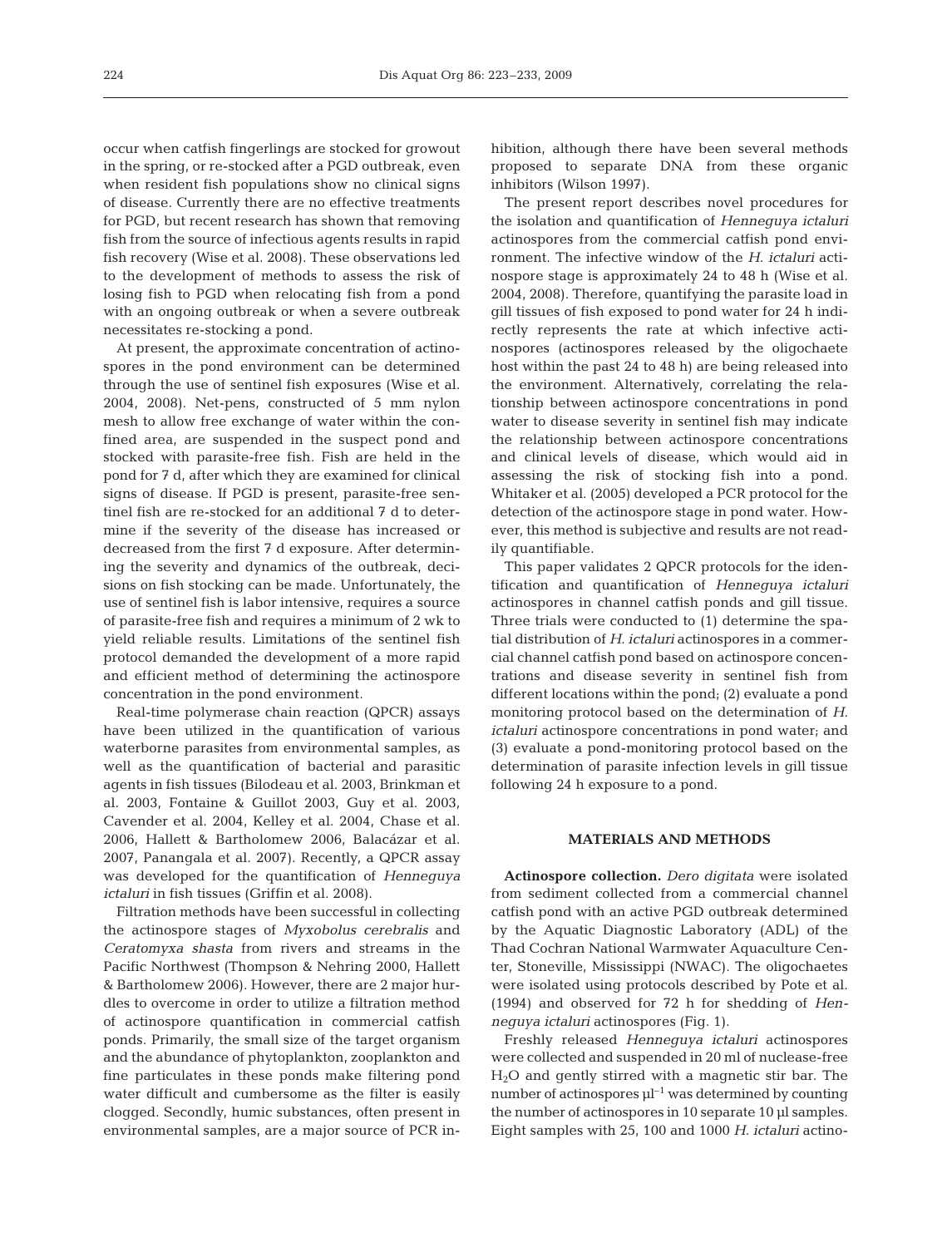

Fig. 1. *Henneguya ictaluri.* Aurantiactinomyxon type actinospore. Scale bar  $= 20 \mu m$ 

.spores each were collected using a volumetric pipette and placed in individual Powersoil® DNA Isolation Kit microbead tubes (Mo Bio Laboratories). Eight samples of 1, 5 and 10 actinospores each were individually collected using a dissecting microscope and a fine glass pipette and also placed directly in individual Powersoil® DNA Isolation Kit microbead tubes.

**Collection and processing of water samples.** Water samples (2 l) were collected at arm's length (approximately 0.5 m) below the surface of the pond and processed within 24 h of collection. Samples were divided into four 500 ml subsamples, transferred to 1 l centrifuge bottles (each 1 l centrifuge bottle contained 500 ml of water) and centrifuged for 20 min at  $9500 \times g$  in a Sorvall RC-6 centrifuge (Thermo Fisher Scientific). The supernatant from each subsample was removed and the pellet resuspended in 50 ml of distilled water, transferred to a 50 ml conical centrifuge tube and centrifuged at  $7000 \times g$ for 10 min. The supernatant was again removed and the pellet was resuspended in 1.5 ml of nuclease-free  $H_2O$ , transferred to a 1.8 ml microcentrifuge tube and stored at –80°C until DNA isolation could be performed. Centrifuge bottles were washed vigorously 3 times with distilled water between samples.

**Validation of water sampling protocol.** Water collected from a commercial channel catfish pond with no previous history of PGD was separated into eleven 500 ml water samples. *Henneguya ictaluri* actinospores were collected from isolated *Dero digitata* and enumerated. Eight samples of 100 actinospores were processed directly by the Powersoil DNA isolation kit. An additional 8 samples of 100 actinospores were added directly to 500 ml (200 actinospores  $l^{-1}$ ) of pond water. The remaining pond water samples had no actinospores added and served as negative controls. All pond water samples were then processed according to the previously described protocol.

**DNA extraction.** DNA was isolated from actinospore aliquots using the Powersoil® DNA Isolation Kit (Mo Bio Laboratories) and resuspended in 30 µl of Puregene® DNA hydration solution (Gentra Systems). Genomic DNA from pond water samples was also isolated using a Powersoil® DNA Isolation Kit but following the protocol suggested for wet samples. Genomic DNA isolated from the pond water subsamples was pooled, concentrated according to the manufacturer's suggested salt precipitation protocol and resuspended into 30 µl of Puregene® DNA hydration solution.

Genomic DNA from fish tissues was isolated using a slight modification of the Puregene® DNA Isolation Kit (Gentra Systems). Gill clips (40 to 80 filaments) taken from a left gill arch were placed in 600 µl of cell lysis solution from the Puregene® DNA Isolation Kit (Gentra Systems) and initially incubated for 10 min at 95°C prior to the addition of 3 µl of Proteinase K (20 mg  $ml<sup>-1</sup>$ ). Samples were then incubated at 55 $\degree$ C until all tissue homogenate had dissolved. The remainder of the DNA isolation was carried out according to the manufacturer's suggested protocol for animal tissues. After drying by vacuum centrifugation, the purified DNA was resuspended in 100 µl of Puregene<sup>®</sup> DNA Hydration Solution (Gentra Systems) and quantified using a Nanodrop® spectrophotometer and accompanying software v 3.2.1 (Nanodrop Technologies)

**Standard design.** Target regions of the small subunit (SSU) ribosomal DNA (rDNA) genes were amplified from the genomic DNA of *Henneguya ictaluri* actinospores and specific pathogen free (SPF) channel catfish by use of *H. ictaluri-*specific PCR primers (Whitaker et al. 2001, Pote et al. 2003) and generic eukaryotic SSU rDNA primers (Elibol-Fleming 2006), respectively (Table 1). The 25 µl PCR reaction mixtures contained 2.5 µl of  $10\times$  reaction buffer (10 mM Tris, 50 mM KCl, pH 9.0, 4.0 mM  $MgCl<sub>2</sub>$ ), 5 nM of each dNTP, 10 pM of each primer, 0.5 units of Takara® Hot Start *Taq* Polymerase (Takara Bio USA), 2 µl of DNA template and nuclease-free water to volume. The PCR was carried out on a PTC-100 Thermal Cycler, (Global Medical Instrumentation) programmed for 1 cycle of 95°C for 10 min, 50°C for 1 min, and 72°C for 2 min followed by 35 cycles of 92°C for 1 min, 50°C for 15 s, and 72°C for 15 s and a final extension cycle of 72°C for 5 min. The PCR amplification products were analyzed by electrophoresis on a 1.5% agarose gel and stained (Gelstar® nucleic acid stain, Cambrex) to confirm the presence of a single PCR product.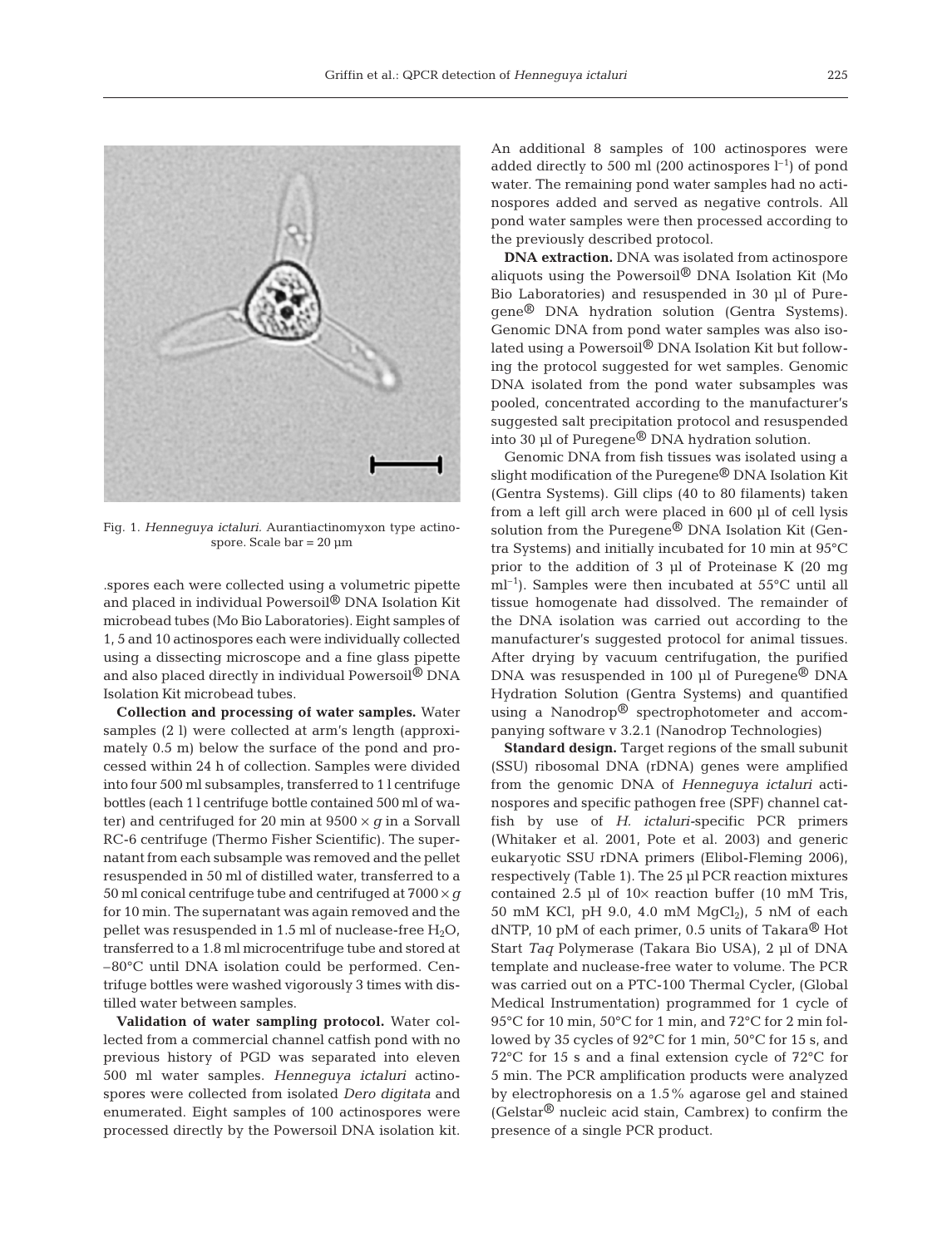| Name         | Direction | Sequence                                             | Source                                     |
|--------------|-----------|------------------------------------------------------|--------------------------------------------|
| $A1-1$       |           | Forward 5'-CAA AAG TTT CTG CTA TCA TTG-3'            | Whitaker et al. (2001), Pote et al. (2003) |
| $A1-2$       |           | Reverse 5'-AGC GCA CAG ATT ACC TCA-3'                | Whitaker et al. (2001), Pote et al. (2003) |
|              |           | 18SCCF Forward 5'-CGG AGA GGG AGC CTG AGA A-3'       | Elibol-Fleming (2006)                      |
|              |           | 18SCCR Reverse 5'-CGT GTC GGG AAT GGG TAA TTT G-3'   | Elibol-Fleming (2006)                      |
| HITMP        | Probe     | [FAM]-5'-TCA GCC TTG ATG TTG CCA CCT CA-3'-[BHQ1]    | Griffin et al. (2008)                      |
| 18STMP Probe |           | [HEX]-5'-ACC ACA TCC AAG GAA GGC AGC AGG C-3'-[BHQ1] | Elibol-Fleming (2006)                      |

Table 1. Primer and probe sequences. FAM: 6-carboxyfluorescein; BHQ1: Black Hole Quencher-1; HEX: hexachloro-6 carboxy-fluorescein

PCR products were purified using a Montage® PCR Centrifugal Filter Device (Millipore) and cloned into a T7 vector using the PCR4-TOPO<sup> $\circledR$ </sup> cloning kit (Invitrogen). The plasmid clones with SSU rDNA gene inserts from *Henneguya ictaluri* and channel catfish were each grown in culture overnight, and plasmid purification was performed using a Qiagen plasmid mini-prep kit (Qiagen). The plasmid standards were quantified as described above and their concentrations were adjusted to 1.0 ng  $\mu$ <sup>1-1</sup>. The standards were then serially diluted to serve as positive controls and for generation of standard curves in QPCR analysis.

**Determination of actinospore equivalents.** Genomic DNA was isolated from the previously mentioned actinospore aliquots using the Powersoil® DNA isolation kit according to the manufacturer's suggested protocol. A standard curve was prepared by analyzing 10 replicates of the enumerated spore samples. Real-time PCR analysis of genomic DNA isolated from *Henneguya ictaluri* actinospore aliquots, as well as genomic DNA isolated from pond water samples was performed using *H. ictaluri*-specific primers (Whitaker et al. 2001, Pote et al. 2003) and a *H. ictaluri*-specific TaqMan probe (Griffin et al. 2008) (Table 1) labeled on the 5' end with the fluorescent reporter dye, 6-carboxyfluorescein (FAM), and the quencher dye, black hole quencher-1 (BHQ-1) on the 3' end. The 12.5 µl PCR reactions contained 6.25 µl BioRad IQ<sup>®</sup> supermix (Bio-Rad), 20 pM of each primer, 0.25 pM of probe, 3 µl of template DNA and nuclease-free  $H_2O$  to volume. Amplifications were performed on a BioRad Icycler v3.1® real-time PCR system (BioRad) programmed for 1 cycle of 95°C for 3 min 30 s followed by 40 cycles of 95°C for 30 s, 56°C for 1 min and 72°C for 30 s. Data collection was carried out following the 72°C elongation step at the end of each cycle. The cycle threshold  $(C_T)$  was set the same for all runs and sample  $C_T$  values were used to generate a standard curve for actinospore equivalents (AE). All samples were run in triplicate with a negative control and a serially diluted plasmid standard which served as both a positive control and a measure of reaction efficiency. The amplification efficiency  $(E)$  was estimated by the formula  $E = 10^{-1/s} - 1$ ,

where s is the slope of the standard curve (Wong & Medrano 2005) and efficiency estimations between 90 and 110% were considered acceptable. Actinospore equivalents for water samples were determined by comparing the mean of the sample  $C_T$  values to the standard curve generated by the analysis of the enumerated spore samples.

**Inhibition of QPCR.** Pond water samples demonstrating inhibition, evident by sample amplification with a significantly reduced slope compared to the amplification slope of positive controls, were diluted with Puregene<sup>®</sup> DNA Hydration Solution (Gentra Systems) in 2-fold increments until amplification curves were similar to positive controls.

**QPCR analysis of fish tissue.** Parasite DNA was amplified from host tissue using the previously described *Henneguya ictaluri-*specific primer and probe combination, while the internal standard (host SSU rDNA) was amplified from genomic DNA using the 18SCCF/ 18SCCR primers (Elibol-Fleming 2006) and 18STMP labeled on the 5' end with the fluorescent reporter dye, hexachloro-6-carboxy-fluorescein (HEX), and the quencher dye BHQ-1 on the 3' end (Table 1). At least 1 ng of total genomic DNA (parasite and host) was added to each reaction and all samples were analyzed in triplicate according to the QPCR protocol described above. To correct for initial template variations between samples, SSU rDNA plasmid standard equivalents were determined for each sample. Sample  $C_T$  values were compared to a standard curve based on serially diluted plasmid standards of the amplicons generated by the A1-1/A1-2 (Whitaker et al. 2001, Pote et al. 2003) primers or the 18SCCF/18SCCR, respectively (Table 1). Again, data were considered valid if the reaction efficiency estimations fell between 90 and 110%, as described previously. Data were normalized to the equivalent of the reference gene (host SSU rDNA) and the log of the ratio of parasite standard equivalent (PSE) to host standard equivalent (HSE) was used for comparisons (Griffin et al. 2008).

**Gross examination of fish tissues.** Approximately 40 to 80 gill filaments were removed from a left gill arch and used for wet mount preparations. The percentage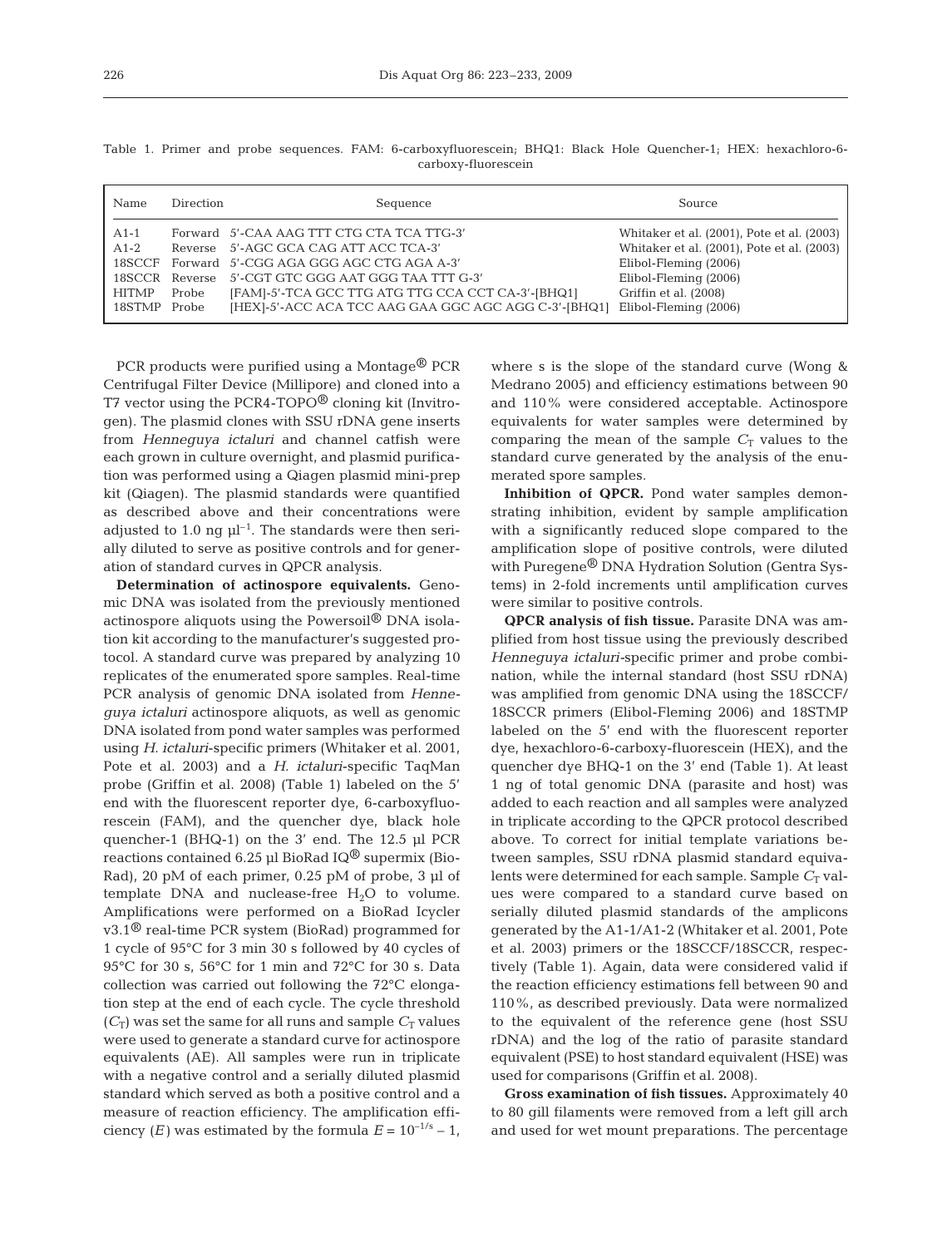of gill filaments exhibiting at least one chondrolytic lesion (Fig. 2) was calculated and the mean gill damage for each cage was determined. PGD outbreaks were designated as mild, moderate or severe according to the sentinel fish protocol described by Wise et al. (2004) (Table 2).

**Experimental trials.** All experimental trials took place in the spring of the year, when water temperatures were within the optimal range for PGD (16 to 25°C). For Trial 1, the spatial distribution of actinospores in a pond was determined during a PGD outbreak. A commercial channel catfish pond (4 ha) with clinical PGD in the resident fish population was divided into a  $4 \times 4$  grid (Fig. 3). Parasite-free fish (n = 15) were held in nylon cages positioned at intersections of the grid for 6 d to determine the effect of cage location on gill damage observed in sentinel fish. On Days 0, 3 and 6 water was collected adjacent to each cage as described above. On Day 6, all surviving fish were euthanized with an overdose  $(1000 \text{ mg } l^{-1})$  of MS-222 (3-aminobenzoic acid ethyl ester methanesulfonate) (Argent Chemical Laboratories), gills were processed for gross microscopic



Fig. 2. *Henneguya ictaluri.* Wet mount preparation of gill clips from a channel catfish fingerling with proliferative gill disease (PGD). Foci of chondrolysis characteristic of PGD are evident in the filamental cartilage (arrows). Scale bar = 1 mm

Table 2. Grading scale for *Henneguya ictaluri*-induced lesions (Wise et al. 2004)

| Filaments exhibiting<br>cartilage breaks $(\% )$ | Score            | Effect on fish                                                            |  |  |  |
|--------------------------------------------------|------------------|---------------------------------------------------------------------------|--|--|--|
| $1 - 5$<br>$6 - 15$                              | Mild<br>Moderate | Little to no effect on fish health<br>If environmental conditions are     |  |  |  |
| >1.5                                             | Severe           | optimal, no direct mortalities involved<br>Expect mortalities within 2 wk |  |  |  |



Fig. 3. Cage and water sampling locations in a commercial channel catfish pond diagnosed with PGD in the resident fish population

examination, and the mean percentage gill damage determined for each cage according to Wise et al. (2004, 2008). The cage placed at location D2 was lost and water sampling was not carried out on Days 3 and 6.

Trial 2 consisted of 20 replicate 7 d pond trials carried out in 8 different commercial channel catfish ponds (range 3 to 6 ha) with PGD diagnosed in the resident fish populations. Pond water was sampled as described previously on Days 0 and 7 in coordination with the setting out and sampling of cages stocked with sentinel fish. One water sample was collected adjacent to the cage and a second sample was collected at least 100 m from the cage. The mean AE  $l^{-1}$ for the 2 locations was determined by QPCR analysis, and inhibition of the QPCR was corrected for by a 1:4 dilution of genomic DNA for all samples. Fifteen parasite-free sentinel fish were held for 7 d in nylon net pens. On Day 7, surviving fish were sampled, euthanized with an overdose of MS-222 and processed for gross microscopic examination.

In Trial 3, 8 replicate 7 d pond trials were carried out in 2 commercial channel catfish ponds diagnosed with clinical PGD in the resident fish population. Parasitefree channel catfish fingerlings were placed in 2 nylon net pens designated A and B  $(n = 15$  fish pen<sup>-1</sup>). After

> 24 h, survivors from net pen A were euthanized with an overdose of MS-222 and processed for molecular analysis and gross examination to determine mean percentage gill damage. On Day 6, net pen A was restocked with parasite-free fish (n = 15). On Day 7, surviving fish from net pen A (24 h exposure) and net pen B (7 d exposure) were sampled, eutha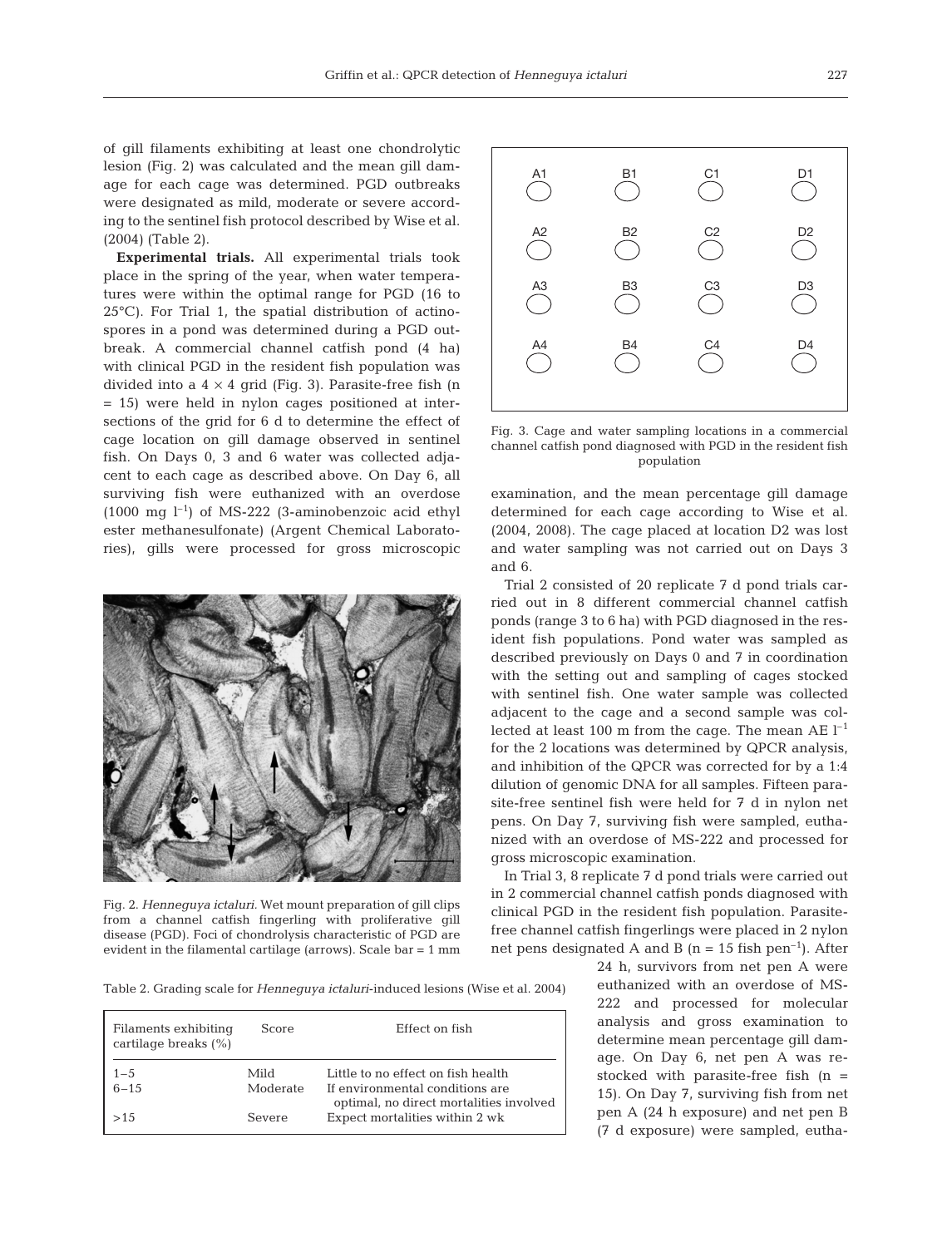nized and processed for molecular analysis, and mean percent gill damage was determined by gross examination.

**Statistical analysis.** All statistical analysis was performed using SAS Software v. 9.1 (SAS Institute). For Trial 1, a 1-way ANOVA and Fisher's least significant difference procedure was used to determine differences in mean percentage gill damage. For Trial 2, the correlation between mean actinospore concentration and mortality in sentinel fish held in the pond for 7 d was estimated by Pearson's product-moment correlation coefficient (r). For Trial 3, parasite standard equivalents determined by QPCR, were normalized to the host SSU rDNA, and the ratio of PSE to HSE was log transformed prior to statistical analysis. Samples in which no parasite DNA was detected by PCR were assigned log values of  $-8$ , one order of magnitude lower than the lowest observed value. Multiple comparisons of the data for Trial 3 were performed using Duncan's multiple range test. Pearson's productmoment correlation coefficient was used to estimate the linear relationship between mortality in sentinel fish exposed to the pond for 7 d and the mean PSE to HSE ratios for the 2 separate 24 h exposures.

# **RESULTS**

# **Sensitivity**

The standard curve for the log of known starting numbers of whole spores processed and assayed as per pond water samples was described by the equation *y* =  $-5.1512x + 34.938$  with an  $R^2 = 0.9773$  (Fig. 4), where the mean  $C_T$  value for a single actinospore was 35.0 (range 33.5 to 36.6). Pond water samples spiked with 100 *Henneguya ictaluri* actinospores had a mean  $C_T$ 



Fig. 4. *Henneguya ictaluri*. Standard curve derived from known numbers of actinospores. DNA was extracted as per pond water samples, showing log of number of spores versus mean ( $\pm$ SEM) real-time (Q) PCR  $C_T$  value. Note  $log_{10}$  scale on *x*-axis

value of 25.31 (range 23.92 to 26.58) compared to 23.9 (22.7 to 25.2) for 100 *H. ictaluri* actinospores processed directly. The  $C_T$  values for the spiked pond water samples were equivalent to approximately 80 AE according to the established standard curve, indicating an approximate 20% loss of actinospore DNA during the sampling process. No parasite DNA was detected in the negative controls.

# **Trial 1**

When fish were stocked into multiple cages in a pond with a fish population with active PGD, all fish surviving to Day 6 had clinical signs of PGD, and fish in only 1 cage location (A2) had a mean percentage gill damage significantly greater than that of the other cage locations (p < 0.05) (Table 3). Survival rates varied by location and mortalities were observed in each cage. Cages from locations D1 and A1 had no surviving fish after 6 d and the cage from location D2 was lost prior to Day 3 sampling. Actinospore equivalent concentrations (AEC) varied by location, but the mean AEC for all locations for all days were within 1 SD of the mean for the entire pond. Mean AEC decreased from the first to the last sampling day for all locations. All pond water samples were positive for *Henneguya ictaluri* DNA. The highest AE were found on the first sampling day and decreased across sampling days (Fig. 5), although the differences in AEC for Day 3 and 6 were not significant ( $p < 0.05$ ). The greatest AEC was  $\geq 249$  AE  $1^{-1}$ , observed on Day 1, and the lowest AEC was ≥38 AE  $l^{-1}$  on Day 6. The mean AEC for all cage locations for all days was  $\geq 94$  AE l<sup>-1</sup>. The average mortality rate for all cages was 48.9% with mean percentage gill damage for surviving fish of 11.7%.

# **Trial 2**

According to criteria established by Wise et al. (2004), of the 20 different 7 d trials, outbreak severity was classified as mild for 6 ponds, moderate for 5 and severe for 9. AEC varied by sampling day within trials and by trials; however, for each sampling day, AEC between sampling locations were within 1 order of magnitude of each other. Greater AEC were found in the more severe outbreaks. The greatest AEC was ≥153 AE  $l^{-1}$ , while the lowest AEC was <1 AE  $l^{-1}$ , observed on 3 occasions where no parasite DNA was detected (ND). There was a positive correlation  $(r =$  $(0.63, p = 0.003)$  between mean AEC and percent mortality observed in sentinel fish exposed for 7 d (Fig. 6). Data are summarized in Table 4.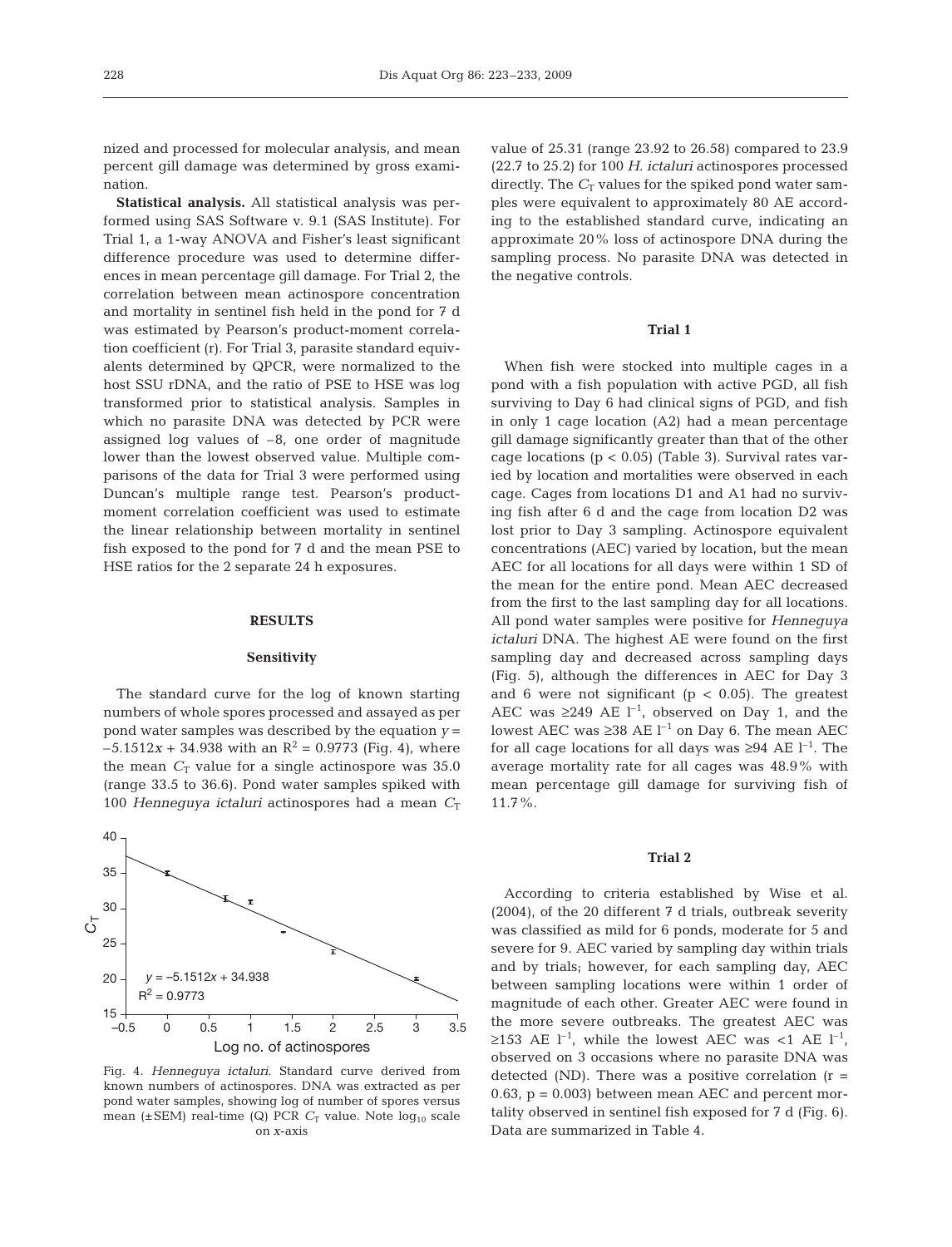Table 3. *Henneguya ictaluri* infecting *Ictalurus punctatus*. Trial 1 data. Survival and mean percent gill damage of sentinel fish and approximate parasite abundance by cage location by day determined by QPCR analysis. Sentinel fish were held in pond for 7 d; mortality was calculated as the number dead out of 15 fish. Mean percent gill damage calculated for surviving sentinel fish exposed to each location for 6 d. For Days 0 and 3, inhibition was corrected by an 8-fold dilution of template DNA (actinospore equivalents  $[AE]$  <sup>1-1</sup> calculated by a dilution factor of 8). For Day 6, inhibition was corrected by a 4-fold dilution of template DNA (AE  $l^{-1}$  calculated by a dilution factor of 4). Mean AE  $l^{-1}$ : average of Day 0, Day 3 and Day 6 observations for the given location. Within columns, values with different superscript letters  $(^{a,b,c})$  are significantly different  $(p < 0.05)$ ; NA: not applicable, since all fish died

| Pond              | Mortality    | Gill              |             | Сπ          |             | $\rm{AE}$ l $^{-1}$ |              |              |              |                        |
|-------------------|--------------|-------------------|-------------|-------------|-------------|---------------------|--------------|--------------|--------------|------------------------|
| location          | $(\% )$      | damage $(\% )$    | Day 0       | Day 3       | Day 6       |                     | Day 0        | Day 3        | Day 6        | Mean                   |
| A1                | 100.0        | <b>NA</b>         | 28.4        | 26.9        | 27.4        |                     | 74.3         | 73.3         | 57.8         | $68.5^{\circ}$         |
| A2                | 86.7         | 30.0 <sup>a</sup> | 27.2        | 25.9        | 27.4        |                     | 127.5        | 116.6        | 58.8         | $101.0$ abc            |
| A3                | 13.3         | 7.3 <sup>b</sup>  | 27.0        | 27.5        | 28.0        |                     | 138.3        | 55.9         | 44.9         | 79.8 <sup>bc</sup>     |
| A4                | 6.7          | 8.5 <sup>b</sup>  | 26.4        | 26.9        | 26.5        |                     | 183.3        | 72.5         | 86.7         | $114.2^{ab}$           |
| B1                | 20.0         | 8.9 <sup>b</sup>  | 26.8        | 25.6        | 27.2        |                     | 152.7        | 133.0        | 63.6         | $116.5^{ab}$           |
| B <sub>2</sub>    | 73.3         | 17.0 <sup>b</sup> | 28.3        | 26.5        | 26.8        |                     | 77.0         | 88.2         | 78.0         | 81.1 <sup>abc</sup>    |
| B <sub>3</sub>    | 20.0         | 14.6 <sup>b</sup> | 27.0        | 27.6        | 27.1        |                     | 138.8        | 52.3         | 65.8         | $85.7$ <sup>abc</sup>  |
| B <sub>4</sub>    | 33.3         | $13.5^{b}$        | 26.8        | 26.8        | 28.0        |                     | 149.0        | 76.9         | 48.8         | $91.6$ <sup>abc</sup>  |
| C <sub>1</sub>    | 26.7         | 8.1 <sup>b</sup>  | 25.7        | 27.3        | 28.0        |                     | 249.3        | 62.7         | 45.3         | $119.1^a$              |
| C2                | 26.7         | 9.0 <sup>b</sup>  | 27.4        | 27.5        | 27.4        |                     | 120.7        | 57.0         | 58.8         | $78.9^{bc}$            |
| C <sub>3</sub>    | 80.0         | 9.3 <sup>b</sup>  | 27.7        | 25.8        | 28.4        |                     | 101.7        | 122.0        | 37.4         | 87.1 <sup>abc</sup>    |
| C <sub>4</sub>    | 60.0         | 10.0 <sup>b</sup> | 27.0        | 26.3        | 26.1        |                     | 146.3        | 97.6         | 105.3        | $116.5^{ab}$           |
| D <sub>1</sub>    | 100.0        | NA                | 26.3        | 26.6        | 28.1        |                     | 189.8        | 84.9         | 44.7         | $106.5$ <sup>abc</sup> |
| D <sub>3</sub>    | 46.7         | 8.4 <sup>b</sup>  | 27.0        | 27.0        | 28.3        |                     | 145.2        | 71.2         | 37.8         | 85.1 <sup>abc</sup>    |
| D <sub>4</sub>    | 40.0         | 8.0 <sup>b</sup>  | 27.6        | 27.2        | 27.0        |                     | 108.4        | 64.0         | 69.1         | 80.6 <sup>bc</sup>     |
| Me <sup>a</sup> n | 48.9         | 11.7              | 27.1        | 26.2        | 26.8        |                     | 140.15       | 81.9         | 60.4         | 94.2                   |
| (SD)              | $(\pm 32.0)$ | $(\pm 6.7)$       | $(\pm 0.8)$ | $(\pm 0.7)$ | $(\pm 0.7)$ |                     | $(\pm 48.0)$ | $(\pm 26.1)$ | $(\pm 19.4)$ | $(\pm 45.9)$           |



Fig. 5. *Henneguya ictaluri.* Trial 1 data. Mean (±SEM) actinospore equivalents  $l^{-1}$  by day for all pond locations

#### **Trial 3**

According to the criteria established by Wise et al. (2004), outbreaks in 5 of the 8 ponds used for Trial 3 were classified as severe, while the outbreaks in the remaining 3 ponds were considered mild. Mean percentage gill damage of fish surviving for 7 d in ponds with severe outbreaks of PGD was 34 and 23%, but only 3, 2 and <1% from ponds with mild PGD. Mortality ranged from 33.3 to 100% in ponds with severe outbreaks of PGD, and 7 to 27% in ponds determined to have a mild outbreak. In ponds identified as having mild outbreaks of PGD within the system there was no



Fig. 6. *Henneguya ictaluri.* Trial 2 data. Positive correlation between mean actinospore equivalents  $l^{-1}$  for 2 separate sampling days and percent mortality in sentinel fish exposed to a PGD-positive pond for 7 d ( $r = 0.63$ ,  $p = 0.003$ )

gill damage in fish after 24 h exposure to the pond. Conversely, gill damage was observed within 24 h exposure in 2 of the 5 ponds classified as severe (Table 5).

Levels of parasitic infection, as expressed by the mean log of the PSE:HSE ratio for both 24 h exposures, ranged from –3.2 in the most severe outbreak to –8.0 in the mildest outbreak, where no parasite DNA was detected in sentinel fish from the second 24 h exposure. Mean log PSE:HSE ratio was significantly higher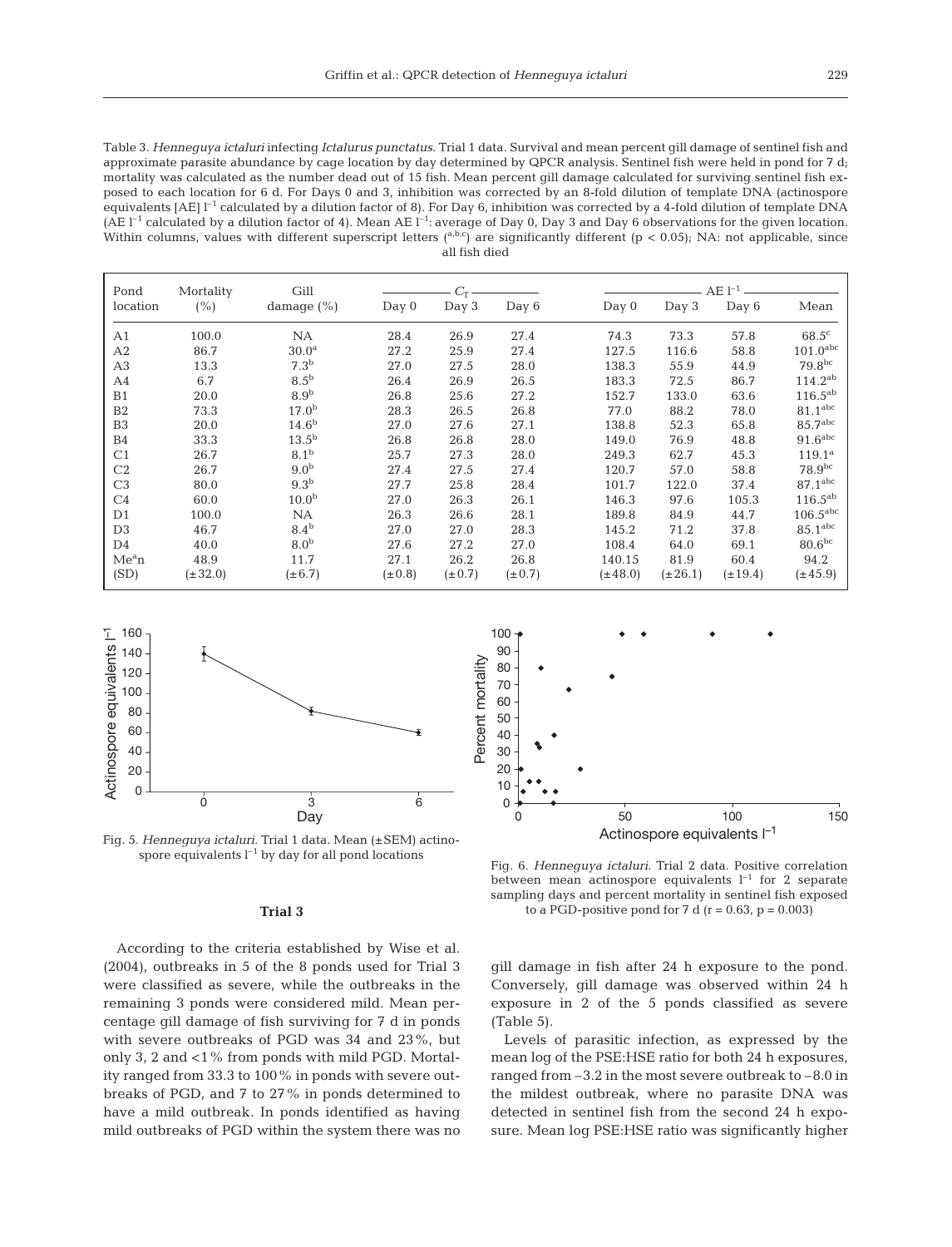Table 4. *Henneguya ictaluri* infecting *Ictalurus punctatus*. Trial 2 data. Approximate abundance of *H. ictaluri* actinospores in 20 replicate 7 d trials in 8 commercial channel catfish ponds with varying degrees of proliferative gill disease severity. Sentinel were fish held in ponds for 7 d; percent mortality was calculated as the number dead out of 15 fish, and percent gill damage was calculated from survivors only. Outbreak score according to Wise et al. (2004) (see Table 2). Inhibition was corrected by a 4-fold dilution of template DNA (actinospore equivalents  $[AE]$ <sup>1-1</sup> calculated by a dilution factor of 4). QPCR cycle threshold  $(C_T)$ values and approximate spore abundance from water samples. Mean AE  $I^{-1}$ : average of Day 0 and Day 7 observations. NA: not applicable, since all fish died; ND: no parasites detected

| Replicate        | Pond           | Mortality | Gill           | Outbreak | $C_{\rm T}$ |       |              | $AE1^{-1}$  |              |  |  |
|------------------|----------------|-----------|----------------|----------|-------------|-------|--------------|-------------|--------------|--|--|
|                  |                | (% )      | damage $(\% )$ | score    | Day 0       | Day 7 | Day 0        | Day 7       | Mean         |  |  |
| $\mathbf{1}$     | 1              | 66.6      | 10.0           | Moderate | 35.4        | 30.5  | $\geq 1.7$   | $\geq 15.4$ | $\geq 8.6$   |  |  |
| $\boldsymbol{2}$ | 1              | 73.3      | 3.0            | Severe   | 27.0        | 33.3  | $\geq 82.6$  | $\geq 5.3$  | >43.9        |  |  |
| 3                | 1              | 20.0      | 19.0           | Severe   | 28.6        | 29.5  | $\geq 34.3$  | $\geq$ 23.7 | >28.9        |  |  |
| 4                |                | 80.0      | 10.0           | Severe   | 31.7        | 31.1  | $\geq 9.1$   | $\geq 11.6$ | $\geq 10.3$  |  |  |
| 5                | 1              | 100.0     | NA             | Severe   | 37.1        | ND    | $\geq 1.4$   | ND          | $\geq 0.7$   |  |  |
| 6                |                | 0.0       | 2.0            | Mild     | ND          | 37.2  | ND           | $\geq 1.4$  | $\geq 0.7$   |  |  |
| 7                | $\overline{2}$ | 60.0      | 5.0            | Mild     | 33.3        | 29.2  | $\geq 4.4$   | $\geq 28.7$ | $\geq 16.6$  |  |  |
| 8                | $\overline{2}$ | 6.7       | 14.0           | Moderate | 30.3        | 32.6  | $\geq 17.4$  | $\geq 7.1$  | $\geq 12.3$  |  |  |
| 9                | $\overline{2}$ | 66.6      | 9.0            | Severe   | 29.9        | 30.0  | $\geq$ 27.6  | $\geq 19.1$ | $\geq$ 23.4  |  |  |
| 10               | $\overline{2}$ | 33.3      | 4.0            | Mild     | 33.2        | 31.0  | $\geq 6.5$   | $\geq 12.8$ | $\geq 9.7$   |  |  |
| 11               | $\overline{2}$ | 13.3      | 1.0            | Mild     | 31.0        | 33.1  | $\geq 12.8$  | $\geq 5.8$  | $\geq 9.3$   |  |  |
| 12               | 3              | 100.0     | NA             | Severe   | 25.3        | 26.7  | $\geq 152.9$ | $\geq 82.6$ | $\geq 117.8$ |  |  |
| 13               | 3              | 100.0     | NA             | Severe   | 26.2        | 26.7  | $\geq 101.4$ | $\geq 80.1$ | $\geq 90.8$  |  |  |
| 14               | 3              | 100.0     | NA             | Severe   | 26.7        | 29.1  | $\geq 82.6$  | $\geq 34.5$ | $\geq 58.6$  |  |  |
| 15               | 3              | 100.0     | NA             | Severe   | 26.7        | 30.4  | $\geq 80.1$  | $\geq 16.7$ | $\geq 48.4$  |  |  |
| 16               | 4              | 0.0       | 10.0           | Moderate | 29.0        | 33.8  | $\geq$ 29.2  | $\geq 3.5$  | $\geq 16.4$  |  |  |
| 17               | 5              | 6.7       | 9.0            | Moderate | 29.3        | 32.9  | $\geq 24.8$  | $\geq 9.6$  | $\geq 17.2$  |  |  |
| 18               | 6              | 20.0      | 1.0            | Mild     | ND          | 34.7  | ND           | $\geq 2.4$  | $\geq 1.2$   |  |  |
| 19               | 7              | 6.7       | 6.0            | Moderate | 36.6        | 34.9  | $\geq 2.2$   | $\geq 2.1$  | $\geq 2.2$   |  |  |
| 20               | 8              | 13.3      | 2.0            | Mild     | 36.0        | 35.3  | $\geq 8.5$   | $\geq1.7$   | $\geq 5.1$   |  |  |

Table 5. *Henneguya ictaluri* infecting *Ictalurus punctatus.* Trial 3 data. Utilization of a *H. ictaluri*-specific QPCR assay to determine the parasite level in sentinel fish exposed to ponds of varying proliferative gill disease severity for 2 separate 24 h exposures and one 7 d exposure. Sentinel fish were held in ponds for 7 d; percent mortality was calculated as the number dead out of 15 fish. Outbreak score according to Wise et al. (2004) (see Table 2). PSE:HSE: ratio of the parasite standard equivalent (PSE) to host 18S SSU rDNA standard equivalent (HSE) determined by QPCR analysis. Within columns, values with different superscript letters  $({}^{a,b,c...})$  are significantly different (p < 0.05). NA: not applicable, since all fish died

| Replicate | Pond           | Mortality | —— Gill damage $(\% )$ — |         |           | Outbreak | Log PSE:HSE - |          |                       |
|-----------|----------------|-----------|--------------------------|---------|-----------|----------|---------------|----------|-----------------------|
|           |                | (%)       | 24 h(1)                  | 24 h(2) | 7 d       | score    | 24 h(1)       | 24 h(2)  | Mean                  |
|           |                | 100.0     | 14.0                     | 13.0    | <b>NA</b> | Severe   | $-3.212$      | $-3.667$ | $-3.440^{\rm a}$      |
|           |                | 100.0     | 9.0                      | 0.0     | <b>NA</b> | Severe   | $-3.611$      | $-6.167$ | $-5.155$ <sup>d</sup> |
| 3         |                | 60.0      | 0.0                      | 1.0     | 34.0      | Severe   | $-4.319$      | $-3.758$ | $-4.038b$             |
| 4         |                | 33.3      | 0.0                      | 0.0     | 23.0      | Severe   | $-4.025$      | $-5.086$ | $-4.576c$             |
| 5         |                | 100.0     | 0.0                      | 0.0     | <b>NA</b> | Severe   | $-4.690$      | $-4.339$ | $-4.487c$             |
| 6         | $\mathfrak{D}$ | 27.3      | 0.0                      | 0.0     | 3.0       | Mild     | $-5.287$      | $-5.198$ | $-5.242^{\circ}$      |
| 7         | $\mathfrak{D}$ | 6.7       | 0.0                      | 0.0     | 2.0       | Mild     | $-5.559$      | $-5.873$ | $-5.716$ <sup>t</sup> |
| 8         | $\overline{2}$ | 6.7       | 0.0                      | 0.0     | 0.0       | Mild     | $-5.402$      | $-8.000$ | $-6.7019$             |

in fish populations considered to have a severe outbreak and there was a positive correlation  $(r = 0.70, p =$ 0.054) between QPCR-determined parasite loads and percent mortality in 7 d sentinel fish exposures (Fig. 7), which becomes more significant when the second replicate from Pond 1 is removed from the data set  $(r =$ 0.83, 0.021). All trials conducted in ponds classified as having severe outbreaks of PGD within the system had mean log PSE:HSE values greater than –5.2.

## **DISCUSSION**

There was a discrepancy between the theoretical and actual  $C_T$  for the 10, 5 and 1 actinospore aliquots. Based on the observed  $C_T$  of the 1000, 100 and 25 actinospore aliquots, and given a reaction efficiency of at least 90% (the minimum acceptable efficiency for this study), the corresponding  $C_T$  for 10, 5, and 1 actinospores should have been roughly 28, 29 and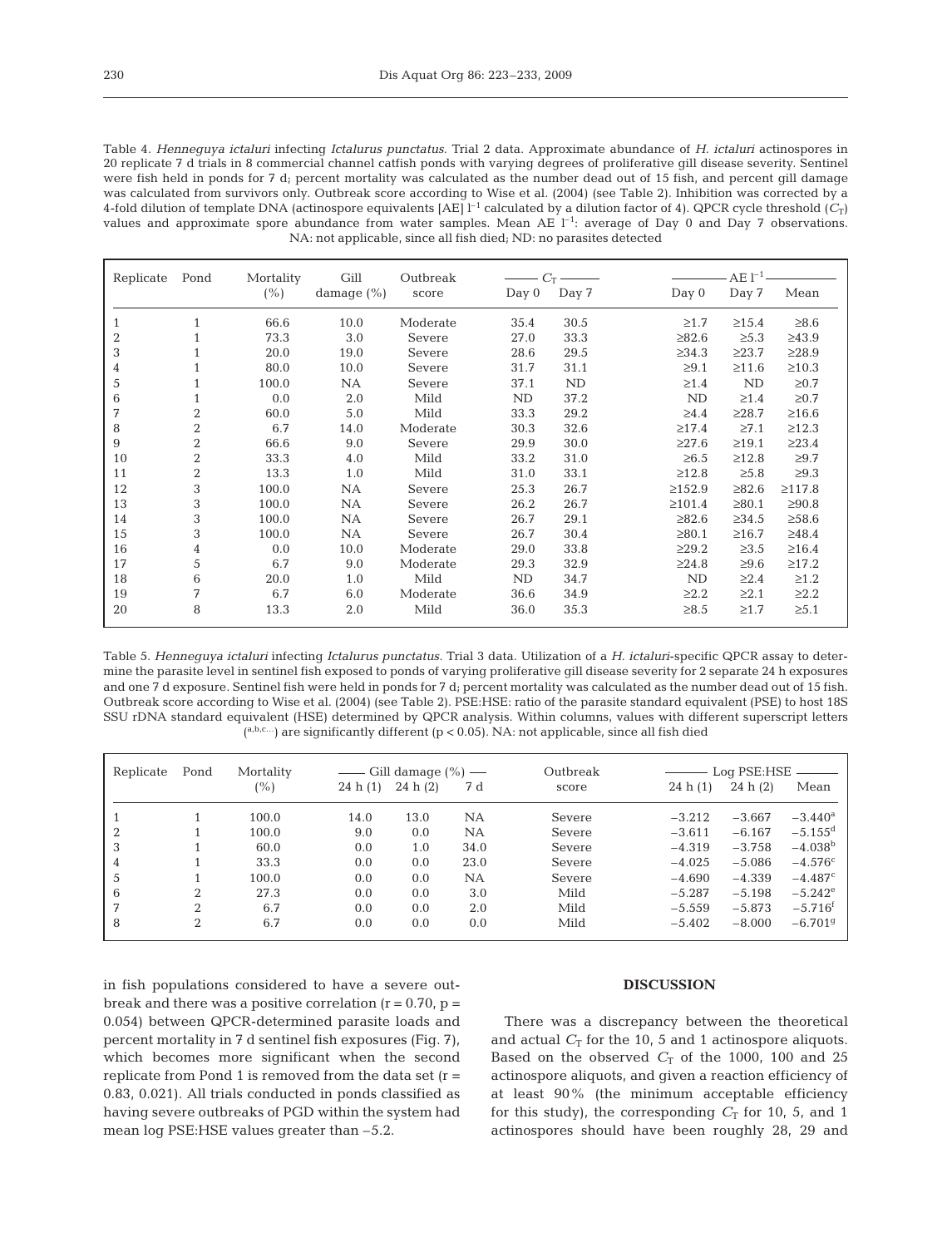

Fig. 7. *Henneguya ictaluri.* Trial 3 data. Correlation between mean (±SEM) parasite level as determined by QPCR in sentinel fish exposed to PGD-positive pond for 2 separate 24 h exposures and percent mortality observed in sentinel fish exposed for 7 d (r *=* 0.69, p = 0.054). QPCR data is presented in terms of the log of the ratio of mean parasite standard equivalents (PSE) to host standard equivalents (HSE)

31 respectively, rather than the 31, 31.5 and 35 observed in this study. The difference between the theoretical and actual  $C_T$  is most likely be attributed to DNA loss during processing. The DNA isolation kit used in this study uses 6 separate supernatant transfer steps as well as a silica membrane binding and elution step. DNA which remains bound to the silica membrane after elution or is retained in the sample tubes during supernatant transfer may be inconsequential for 1000, 100 or 25 actinospore aliquots, but could potentially make up a large portion of the DNA isolated from 10, 5 and 1 actinospores. This could account for the disparity observed between the theoretical and actual  $C_T$  obtained from direct processing of actinospore aliquots. Given the consistency of the  $C_T$ observed for replicate aliquots, we feel confident that DNA loss through processing is consistent; therefore the generated standard curve is valid for actinospore enumeration.

Based on findings from Trial 1, *Henneguya ictaluri* actinospores appear to be relatively evenly distributed throughout commercial catfish ponds over the course of a PGD outbreak. Bellerud et al. (1995) showed that populations of *Dero digitata* are not equally distributed in the pond sediment, and that populations of *D. digitata* within the pond are variable in their rates of actinospore release, making benthic sampling a poor predictor of potential outbreaks. However, Trial 1 showed that although actinospore concentrations varied among sampling sites, actinospore concentrations at most sample sites were within 1 SD of the mean actinospore concentration for the entire pond on the day of sampling. Furthermore, locations in the sampling grid with the highest and lowest concentrations

of actinospores varied with time, i.e. pond locations with high and low concentrations of actinospores were not the same from day to day. Homogeneity of actinospore concentrations on a given day and variation in localized high and low concentrations of actinospores from day to day indicates that variations in oligochaete populations and their rate of actinospore release may result in areas with high concentrations of actinospores, but mixing produced by wind, aeration and other physical processes are more significant factors in actinospore distribution than the location of *D. digitata* in the pond sediment. Since channel catfish move freely in the pond and actinospores are mixed in the water, temporary variations in localized actinospore concentrations probably have little effect on the rate of infection among fish in the pond. However, because water samples only capture the approximate actinospore concentrations from a given location at the time of sampling, it is recommended that several water samples be taken from different geographic locations in the pond to better characterize the actual concentration of actinospores. Alternatively, sentinel fish exposures represent a continuous sampling period over time which averages gill damage to infectious actinospores. Therefore, multiple sentinel fish cages in multiple locations are probably not necessary for an accurate estimation of the rate of infection for the pond.

Identification of a potentially lethal outbreak of PGD in a catfish pond is a complicated task facing commercial catfish producers every spring. The use of sentinel fish as described by Wise et al. (2004, 2008) is reliable if the cage system does not physically fail within the sampling period. However, use of sentinel fish cages is time consuming, labor-intensive and requires assistance of trained fish-disease personnel. A major drawback of using sentinel fish to monitor PGD outbreaks is the inability to determine the cause of death of caged fish if all fish die prior to sampling. In the early spring, failure to properly acclimate sentinel fish to ambient pond water temperatures can result in mortalities or predispose fish to other infectious diseases such as saprolegniasis and columnaris, which may be misinterpreted as PGD-related. Death of sentinel fish also frequently occurs in the summer months when algal blooms cause oxygen depletion or algal growth fouls net-pens, restricting water flow to the fish. To prevent oxygen depletion, net-pens are often placed near mechanical aerators, which can result in swift currents flowing through the cage which may exhaust fish to the point of death. This can result in a sampling bias due to post-mortem autolysis, which prevents an accurate evaluation of gill damage in fish that have died prior to sampling. In extreme cases this bias may require the restocking of sentinel fish. In addition,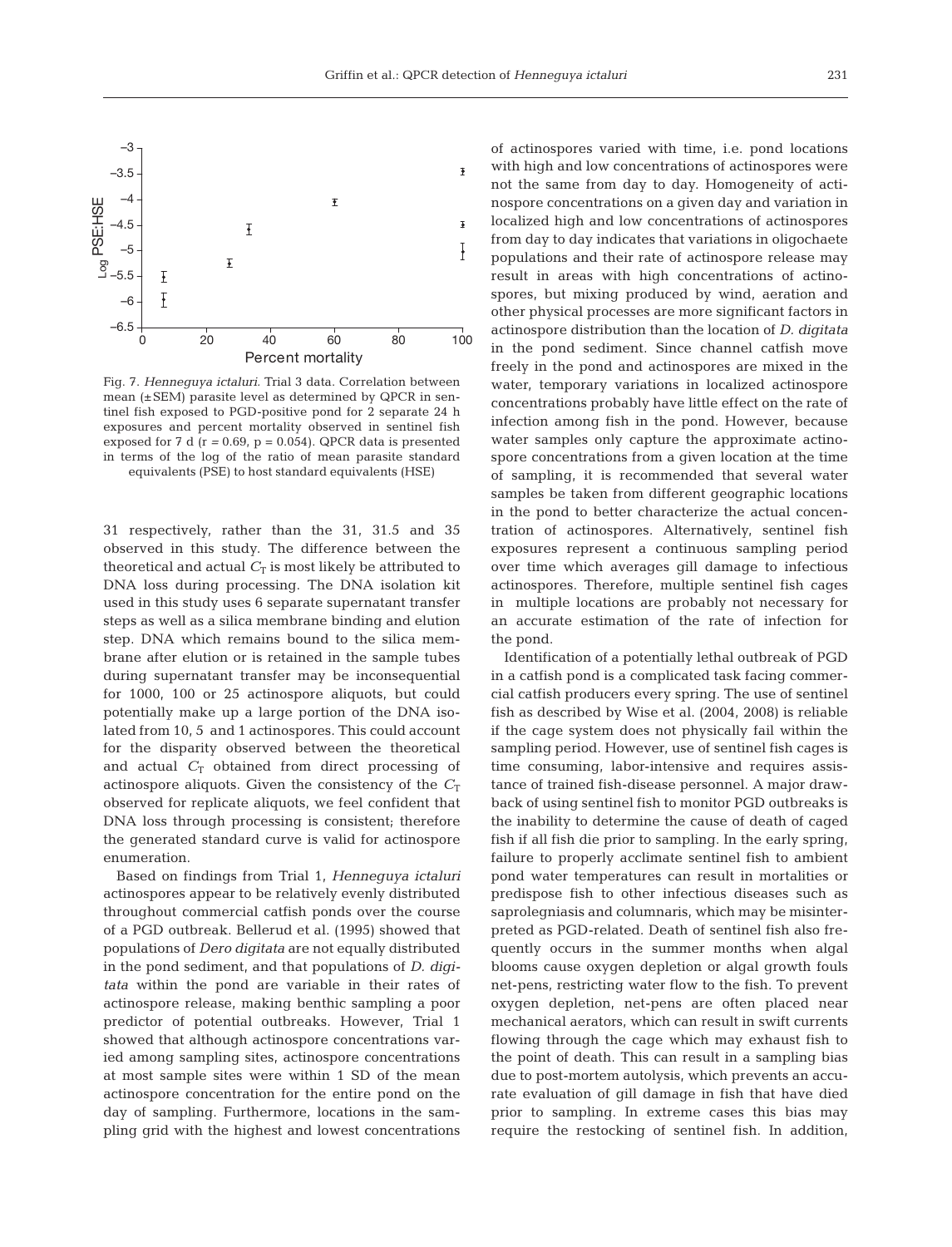without an adequate number of fish to be examined, the severity of the outbreak cannot be determined. Another limitation is that the sentinel fish protocol is based on the percentage of filaments with at least one chondrolytic lesion or 'break', and does not take into consideration the number of breaks within each filament. In heavy infections an individual filament may have several breaks, yet it is considered 1 observation, which underestimates disease severity as it is believed each break is associated with infection by an individual actinospore (Wise te al. 2004, 2008). Both QPCR assay protocols eliminate those problems because PGD can be ruled out as the cause of death when the mean water-borne  $AE I^{-1}$  or the PSE:HSE ratio in tissues from sentinel fish exposures is relatively low. This was evident in several of the experimental pond trials in which there was greater than 50% mortality of sentinel fish, yet water-borne  $AE I^{-1}$  or PSE:HSE ratios were relatively low, indicating that the cause of death may not be directly related to PGD (Tables 4 & 5).

A distinct advantage of quantifying actinospores directly from water samples, compared to using sentinel fish, is that it significantly reduces the time required to determine the presence of this pathogen in commercial catfish ponds. However, since DNA is conserved throughout the life cycle of the parasite, it is possible that DNA detected in pond water samples could also represent myxospore stages not infective to the fish. Even so, the dynamics of the parasite's life cycle leads us to believe that during periods of peak actinospore release, there is a lower prevalence of the myxospore stage in the pond system. Pote et al. (2000) exposed parasite-free channel catfish fingerlings to *Henneguya ictaluri* actinospores and observed the mature myxospore stage in the gills 3 mo post-infection. Given that most outbreaks of PGD occur in the spring (mid-March to mid-June) with a lesser incidence in the fall (mid-September to mid-October), peak concentrations of the myxospore stage in the system would most likely occur 3 mo post-infection. Consequently, the myxospore stage of the organism would be most prevalent mid-summer and mid-winter, and would not coincide with peak concentrations of actinospores observed in the spring and fall. As such, the effect of the myxospore stage on the assay is likely to be negligible.

One difficulty encountered in this research was that ponds used for experimental trials were selected after PGD had been identified through diagnostic case submissions from the ADL. As such, most of the ponds sampled had outbreaks in which mortalities were already decreasing, which may account for the decreases in PSE:HSE ratios and actinospore concentrations from the first to second sampling days in most trials. Further research should be conducted to determine the temporal

changes in actinospore abundance to determine yearround prevalence of the organism, as well as diurnal changes in actinospore release to establish the best sampling time for monitoring PGD outbreaks. Such studies would also show the relationship between PGD-induced mortality and various environmental conditions within the pond. The effects of salinity, dissolved oxygen concentration and other environmental variables on PGDrelated mortalities also need to be determined.

Based on the present work, both QPCR assays are able to identify potentially lethal concentrations of *Henneguya ictaluri* actinospores in ponds prior to stocking and have application in preventing PGDinduced mortalities in fingerlings restocked following an outbreak or for identifying a *H. ictaluri*-free environment in which to relocate fish. This work has demonstrated that actinospore abundance is relatively homogeneous throughout the pond, with actinospore numbers decreasing over the course of an outbreak. This corresponds to previous research showing that rates of infection increase to a peak, then decrease gradually over time. Research in this laboratory indicates that once a PGD outbreak begins to subside, it does not recur within the same season. Accordingly, once a pond reaches a safe parasite threshold, the PGD outbreak for that season is most likely over, and the pond can be stocked with little risk of losing fish to PGD (Wise et al. 2004). Although estimates based on this research are conservative, ponds with mean log PSE:HSE ratios less than –5.2 in 24 h sentinel fish exposures or AEC less than 10 actinospores  $l^{-1}$  of pond water can be stocked with a lesser risk of losing fish to PGD, provided that parasite levels are decreasing from the first to second sampling period.

This research is the first to isolate and quantify *Henneguya ictaluri* actinospores from the commercial catfish pond environment. Analyses of these data indicate that the determination of parasite load in sentinel fish is a more reliable method of determining PGD severity; however, there are benefits to the water sampling protocol. There were several instances in the second experimental trial where sentinel fish mortality was most likely not attributable to PGD, as evidenced by the low concentrations of actinospores detected in water samples.

These QPCR assays provide an additional resource to be used in conjunction with current diagnostic and management protocols to maximize information provided to catfish producers. Although both methods of determining the prevalence of *Henneguya ictaluri* in catfish ponds identified actinospore levels that correlate to high and low risk of fish loss, these values are not absolute and other variables must also be considered when making management decisions based on the information provided by these assays.